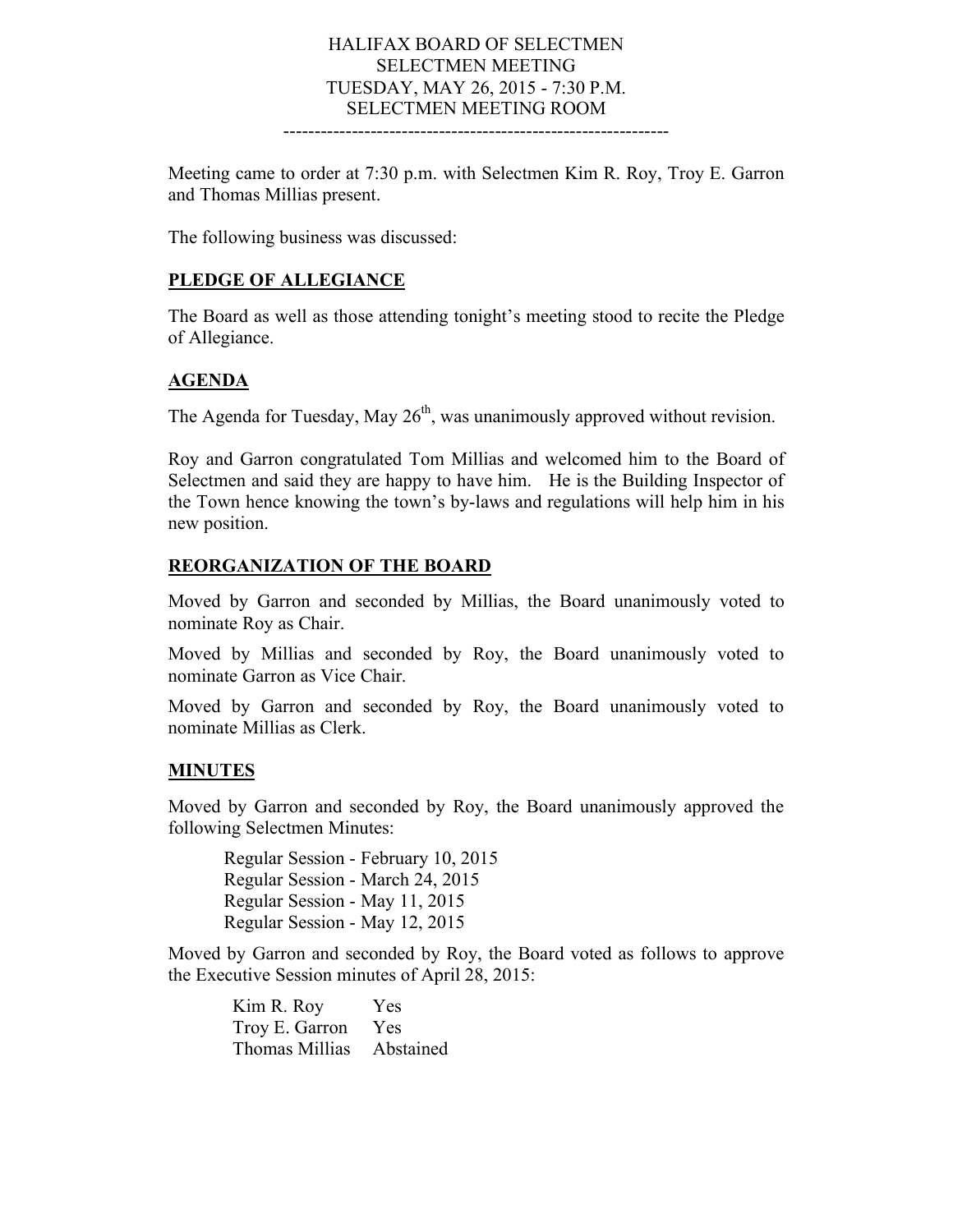# **AFFIRMED WARRANTS**

Moved by Millias and seconded by Garron, the Board unanimously affirmed approval for the payment of the following warrants with the exception of Millias abstaining from the Building, Regulatory and Assessor's Payroll in warrant #97:

| Payroll Warrant     | # 97 $$349,712.57$ |
|---------------------|--------------------|
| Vendor Warrant      | # 98 $$187,176.63$ |
| Withholding Warrant | #100 $$128,556.65$ |

### **APPROVED WARRANT AND COMMITMENT**

Moved by Millias and seconded by Garron, the Board unanimously approved payment of the following warrant and commitment:

| Vendor Warrant              | # 101 \ \ \$ 142,296.04 |
|-----------------------------|-------------------------|
| <b>Ambulance Commitment</b> | # 4B $$20,747.05$       |

Moved by Millias and seconded by Garron, the Board unanimously approved payment of the following Selectmen bills:

The Board acknowledged payment to the Treasurer for the following turnovers:

| AMOUNT                        |  |
|-------------------------------|--|
|                               |  |
|                               |  |
|                               |  |
|                               |  |
| 5.00<br>700.00<br>\$30,474.84 |  |

The Board acknowledged payment of the Selectmen Office Payroll for the period ending May 2, 2015, in the amount of \$6,229.64.

The Board acknowledged payment of the Selectmen Office Payroll for the period ending May 16, 2015, in the amount of \$6,229.64.

# **GENERAL MAIL / DISCUSSIONS**

### Trailer By-Law

Attorney Mayo has written to Margaret Hurley, the Assistant MA Attorney General regarding the discrepancies between the State's law and the Town's bylaw and is waiting to hear back. Seelig will carry this over to the Board's meeting on June  $9<sup>th</sup>$ .

### Emergency Sheltering of Pets

Back in the spring of 2014, the State approved a law stating that emergency preparedness/sheltering operations needed to include pets, not just service animals. Seelig has notified the Fire Chief of this and I would expect it will be taken up by the regional emergency management committee. Roy added that the Animal Inspector has been involved with this.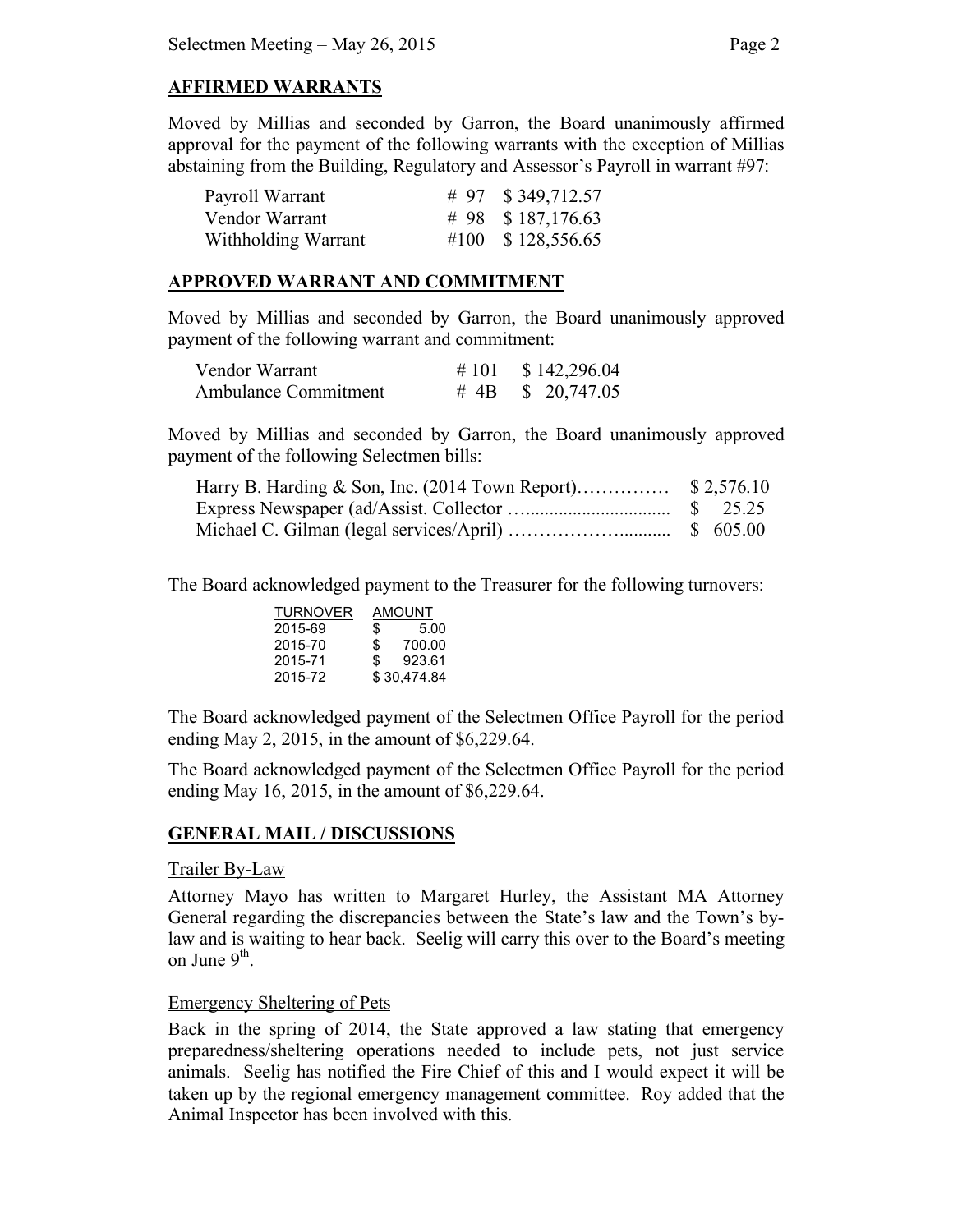The Police Chief has sent over his recommendations for the above personnel at the police station. They will be included on the lists of re-appointments for June  $9<sup>th</sup>$ .

# Yearly Boards & Committees Reappointments

The Board has been given a list of reappointments and asked if any of them had any questions. Garron said that he has no problems with re-appointing those whose terms are up. Seelig added that when we send out appointments we'll put a paragraph in about attending meetings.

## Line Item Transfers

Moved by Garron and seconded by Millias, the Board unanimously voted to approve the following line item transfers:

| <b>FROM</b>                       | T <sub>O</sub>            | <b>AMOUNT</b> |
|-----------------------------------|---------------------------|---------------|
| Police - Training                 | Police – Expense          | 1,500.00      |
| $\#01 - 211 - 5115$               | #01-217-5420              | \$            |
| Fire Wages                        | Fire Chief                | 2,013.00      |
| #01-220-5115                      | #301-220-5110             | \$            |
| Gas & Oil                         | <b>Street Lights</b>      | 2,000.00      |
| #01-471                           | #01-424-5210-120          | S.            |
| Gas & Oil                         | Town Barn Maintenance     | 1,000.00      |
| #01-471                           | $#01-426$                 | \$            |
| Gas & Oil                         | Traffic Lights            | 1,000.00      |
| #01-471                           | #01-424-5210-121          | S             |
| Board of Health Revolving Account | Board of Health Inspector | \$            |
| #25-513-5380                      | #01-511-5110              | 100.00        |

# Last Drink Reports

Seelig said that there is one establishment that has had numerous incidents. He asked Attorney Mayo if we can talk disciplinary action and he was told by ABCC "no" because all we have is hearsay evidence. It was suggested maybe undercover agents at establishment, but this would require lots of manpower.

Garron said that we don't know if it is credible.

Seelig asked the Board if they want to bring the owner in or have Chief Broderick into executive session about it.

Roy thinks they should talk with Chief Broderick and Garron agreed as the point has been made with the owner.

# Plymouth County Advisory Board Representative

Moved by Roy and seconded by Millias, the Board unanimously voted to appoint Troy Garron as Halifax's representative to the Plymouth County Advisory Board.

# Sachem Rock Regional Emergency Planning Zone

The board was given the proposed by-laws. The Fire Chief said that the initial assessment would be \$250 per community per year and if the Town joins, he would use the HEMA budget to fund the assessment. This is doable as long as the assessment does not increase substantially in future years.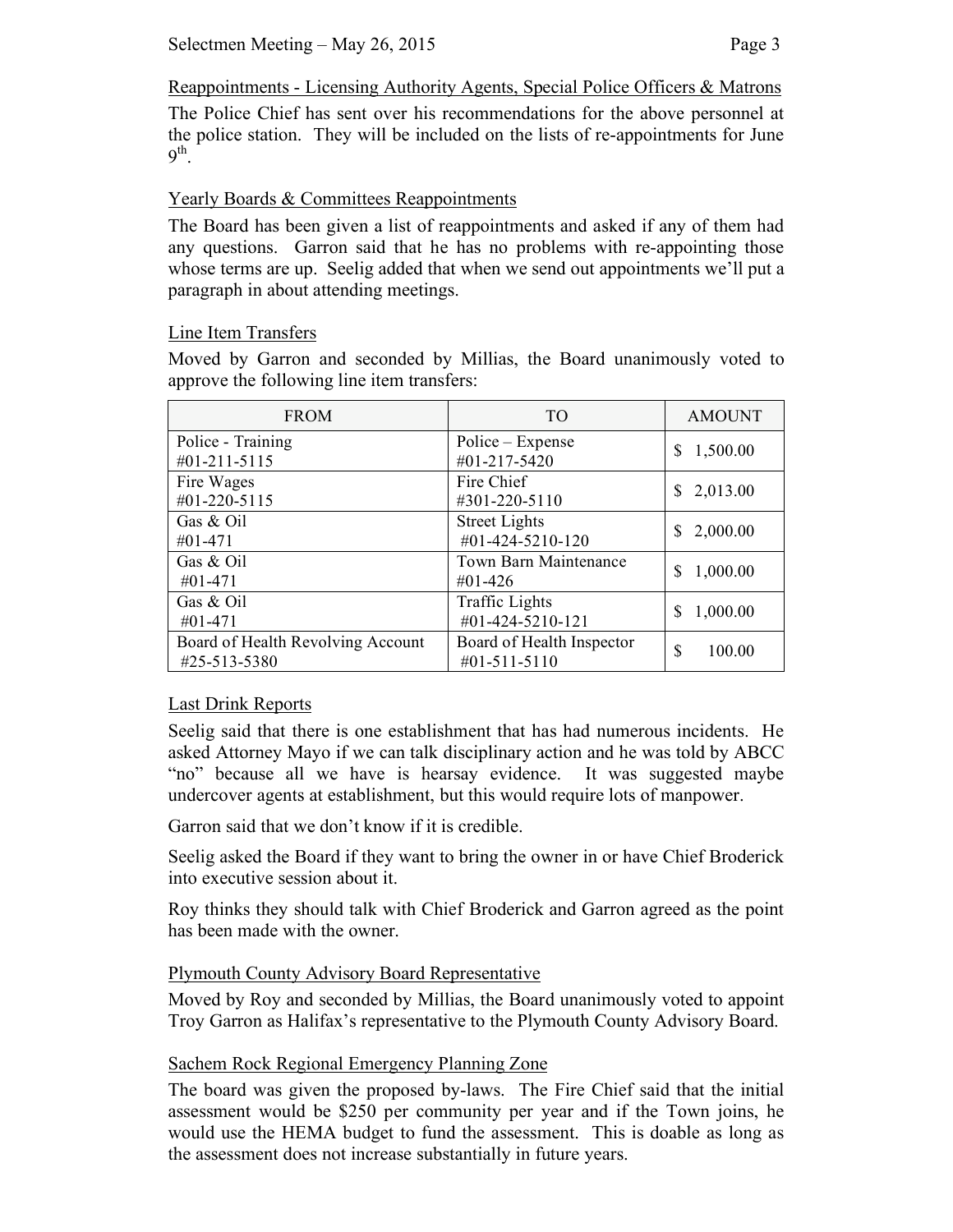Moved by Garron and seconded by Millias, the Board unanimously voted to accept the Sachem Rock Regional Emergency Planning Zone proposed by-laws.

## Chapter 40B - Blackledge Status

Another hearing was held on May  $18<sup>th</sup>$  but because the applicant was not ready to present, very little was accomplished that night or so far. Two of the six months for the process have passed and the ZBA has some concerns whether the applicant will formally request an extension. Millias wanted to note that ZBA has done a really good job in tracking timelines and communications so that the town is not left exposed. Kudos to the ZBA and Marion.

## Keno – Lyonville Tavern

The above restaurant now has keno. No action is needed by the Board.

## Sergeants Contract

Moved by Garron and seconded by Millias, the Board unanimously voted to sign the side letter concerning the grandfathering of sick leave buyback for sergeants who were patrol officers back in 2012.

## New Employee Report Form

This form will need to be filled out once the Board has appointed a new Building Inspector.

## COA Volunteer Luncheon

The luncheon will be June  $11<sup>th</sup>$  at noon at the Boston Tavern in Middleboro. Please RSVP by June  $2<sup>nd</sup>$ .

# Thomas Fitzgerald – Resignation from Solar Farm Ad Hoc Committee

Tom Fitzgerald has resigned from the above committee.

Moved by Garron and seconded by Roy, the Board unanimously voted to send a letter to Tom Fitzgerald thanking him for his service.

### Trailer Violation - 97 Circuit Street

Fines were not assessed but owners were warned. The trailers have been removed.

# Use of Town Hall Green - The Congregational Church

Moved by Garron and seconded by Millias, the Board unanimously granted the Congregational Church's request to use the Town Green on Saturday, June  $6<sup>th</sup>$ , from 9:00 a.m. to 2:00 p.m. for a plant sale and for a farm animal display related to the Heifer Project (outreach educational mission).

# John Tuffy Retirement Reception

Reception will be on June  $4<sup>th</sup>$  from 2:30pm to 5:00pm at Silver Lake High School. Donation or \$20 and RSVP to Lisa Turcott 781-582-3513.

Roy added that the Assistant Superintendent has her to say a few words. Roy asked if Seelig could get a certificate together and he said yes.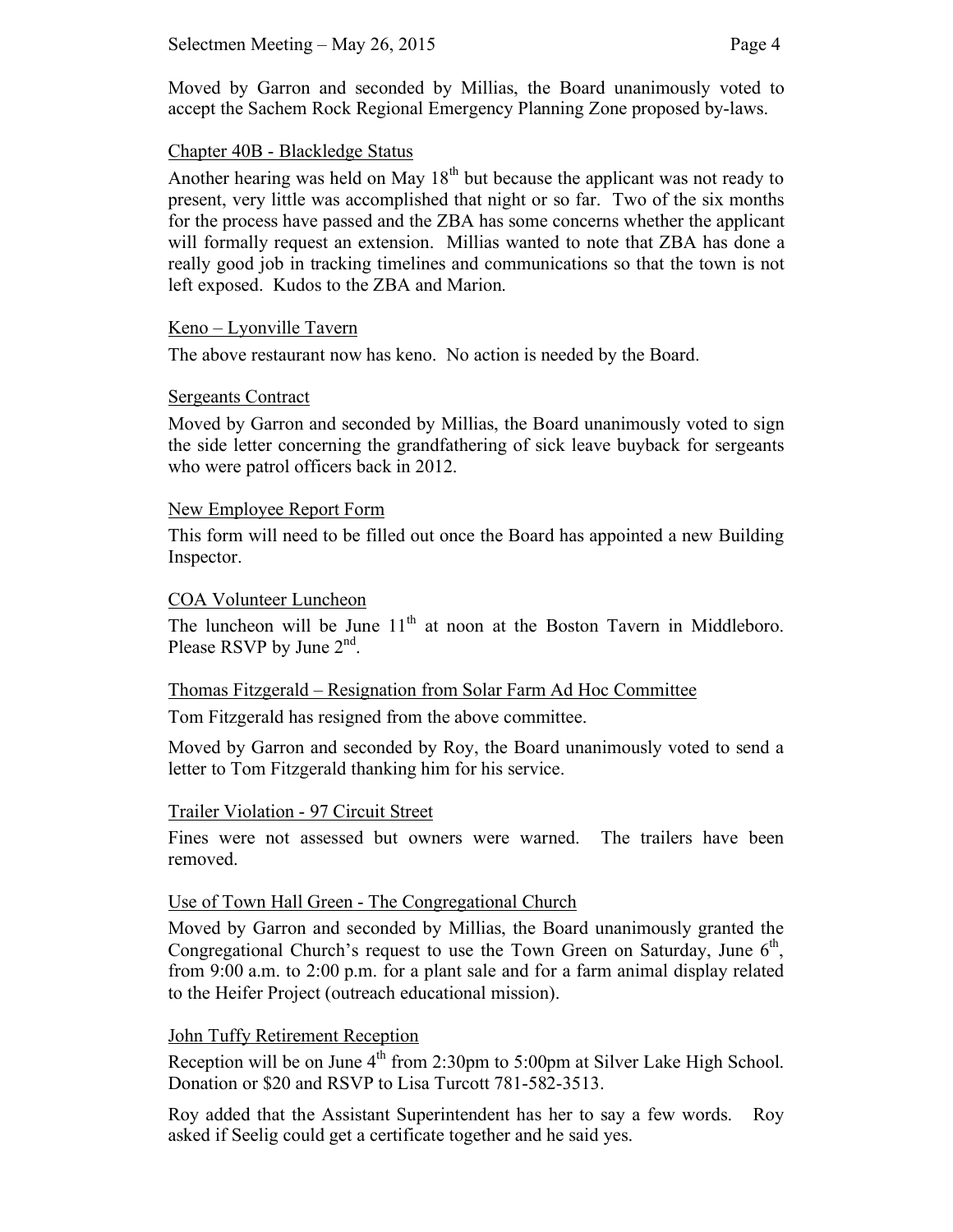## Old Colony Planning Council Annual Meeting

Annual Meeting is May  $28<sup>th</sup>$  starting at 6 p.m. at The Villa at Ridder Country Club.

## Signature Authority Forms

Annual forms for FY2015 authorizing who is to sign payroll/expense forms for various departments. Signatures from Roy and Garron were needed.

## Use of Town Hall parking lot and Town Green - Halifax in Lights

Moved by Millias and seconded by Garron, the Board unanimously granted the Halifax in Lights Committee the following as outlined below:

- Use of the Halifax Town Hall parking lot and Town Green for daytime activities (currently scheduled from 4pm-7pm) including access to outside electrical and water outlets for vendors, music and other apparatus.
- $\triangleright$  Use of Halifax Elementary School property for the night time activities (currently scheduled from 7pm-10pm) including fireworks.

# Halifax in Lights Fireworks Contract

Moved by Roy and seconded by Garron, the Board unanimously voted to accept the contract from American Thunder Fireworks in the amount of \$ 5,000 and to have the Clerk, Thomas Millias sign the contract.

# East Monponsett – Vegetation Management Program

Moved by Garron and seconded by Millias, the Board unanimously voted to accept and have the Chair, Kim R. Roy, sign the agreement with Aquatic Control Technology.

# West Monponsett – Nutrient Management Program

Moved by Garron and seconded by Millias, the Board unanimously voted to accept and have the Chair, Kim R. Roy, sign the agreement with Aquatic Control Technology.

# Northland Property Site Visit

Site visit to the parcel recently transferred to the Town has been scheduled for Sunday, June  $7<sup>th</sup>$  at 10 a.m.

# Revolving Fund for Public Access

A new revolving fund for public access for FY2016 with a limit of \$50,000 needs to be established to cover the check received from Comcast in May 2015 but not future checks (those will go into the General Fund). That check will then be sent to "Area 58 Public Media."

Moved by Garron and seconded by Millias, the Board unanimously voted to approve a new revolving fund account for public access for FY2016.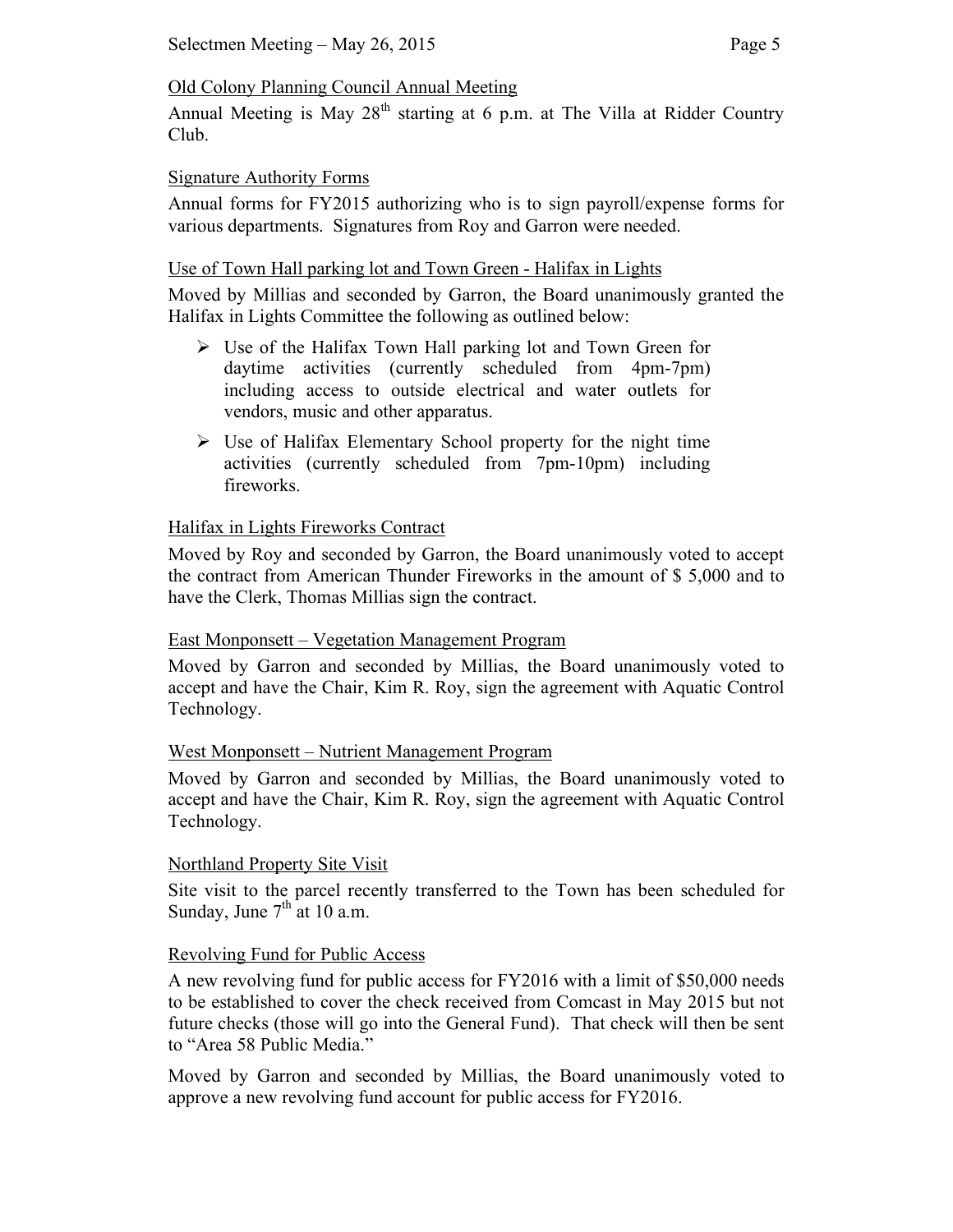# MEPA Review/Brockton Casino

The Board may want to send comments (deadline June  $30<sup>th</sup>$ ) in connection with the proposed casino using 120,000 gallons per day (probably, in the end, from Monponsett Pond). That amount equals just two days diversion, but Brockton (and the casino) needs to focus on using the desalination plant, not using more water from Silver Lake and Monponsett Pond.

Millias asked if we were having issues with dead fish. Garron said that in the winter, the vegetation takes the oxygen in, and then with the ice it causes the fish to die.

Roy feels that two of the Commissioners are willing to work with Halifax and said that we need to get a letter to MEPA with our comments.

Garron said if casino goes through, it is like a small town, and Brockton gets the benefit for the casino and we don't and he has problem with that.

## State Budget

Senate has approved a state budget with no direct changes to Halifax's local aid. That said the following are the differences between the house and Senate budgets:

- $\triangleright$  Senate funds special education circuit breaker at \$271.6M; House at \$261.7; Town should support Senate.
- $\triangleright$  Senate funds kindergarten at \$1M; House at 18.6M; Town should support House.
- $\triangleright$  Senate funds regional school transportation at \$59; House at \$56.5; Town should support Senate.
- $\triangleright$  Senate funds Chapter 70 at \$111.2M; House at \$108.2M; no change for Halifax, but should support Senate.
- $\triangleright$  Senate funds charter school reimbursements at \$84.5M; House at \$76.8M; account is still underfunded, but Halifax should support Senate.
- Senate/House both oppose "Pay the Patient" provisions that would send checks to patients not ambulance services; Halifax should support.

Garron would like a little more time to look at this. This will be brought back on June  $9<sup>th</sup>$ .

### Bridgewater Landfill Solar Project

The fill-in phase of this project, using the access road at the Bridgewater/Halifax town line, continues. The number of trucks can vary greatly between two and sixty. The work will continue for several years.

# Use of Town Green – Boy Scout Bottle Drive

Moved by Garron and seconded by Millias, the Board unanimously approved a request from the Halifax Boy Scouts to use the Town Green on Saturday, July  $11<sup>th</sup>$ , from 9:00 a.m. to 2:00 p.m. for the Boy Scout Troop 39 bottle and food drive.

# Use of Town Green – James Disher Fundraiser

Moved by Millias and seconded by Garron, the Board unanimously approved a request from Ann Marie Rowan to use the Town Green on Saturday, May  $30<sup>th</sup>$ , from 8:00 a.m. to 2:00 p.m. for a yard sale fundraiser for James Disher.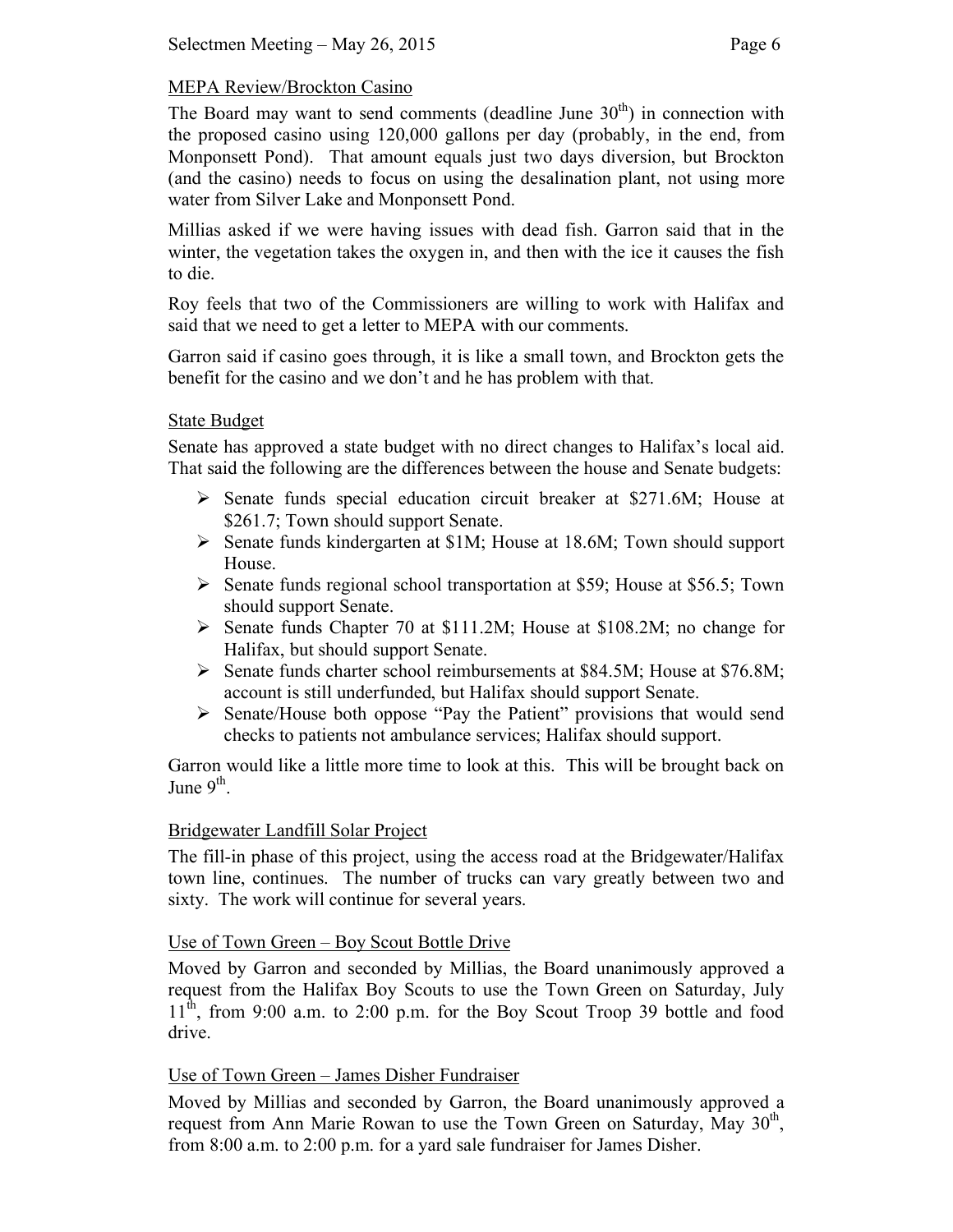# Halifax Country Club - Wetlands

DEP has requested revised and new plans for the area. The Country Club has 60 days (from May  $20^{th}$ ) to supply.

# Building Inspector Applicants

Two applications were received for the building inspector's position. Seelig is recommending that the Board interview both applicants on June  $9<sup>th</sup>$ .

Moved by Millias and seconded by Garron, the Board unanimously voted to interview the two applicants on June 9, 2015.

# 471 Monponsett Street

The Town has received numerous complaints about the state of the above property. Seelig is recommending that the Board send a letter to the owners stating what they want to see happen on the property.

Millias said that he has spoken with him and there has been a little bit of movement. Roy added that there is a pattern and it should be an extremely strong letter.

Moved by Millias and seconded by Garron, the Board unanimously voted to send a letter to the owner/residents of 471 Monponsett Street.

# Town Hall Garden

Previously the Beautification Committee had come to speak about the garden they intend to do at the Town Hall. It appears there have been some issues. Mr. Kessinger was doing it himself but it is a big job and needs some help. It was asked if the Board should have the Beautification Committee come in again.

Garron agreed that it is overwhelming for one individual and suggested contacting the Horticultural Department at the High School to see if they can come out. Roy thought that they we should reach out to the Beautification Committee before getting another group involved, which she said she would do. Millias would like to see a plan in place and Roy said there was one. She said let's see if we can get it done by June  $20<sup>th</sup>$ .

# **SCHEDULED APPOINTMENTS**

# *Housing Authority Vacancy*

(There was legislation passed in 2014 designating that one member of the Authority should be a tenant but the Department of Housing and Community Development has not put the regulations into place, so it is something to consider but is not required, yet).

John McKeown, Director at Halifax Housing Authority, reiterated what is stated above and said they have a tenant-member who is willing to come on. It is his understanding that at Halifax's annual election there was a *write-in* candidate who is a resident/tenant. At this time the HA members are Lee Mulready, Dick Clark, Martha Smith and Jack Maher is a State appointee for the HA, leaving us with one opening at this time.

Mr. Maher said that they would recommend that the *write-in* candidate (Patricia McCarthy) who is a tenant and has expressed interest in serving be appointed to the HA.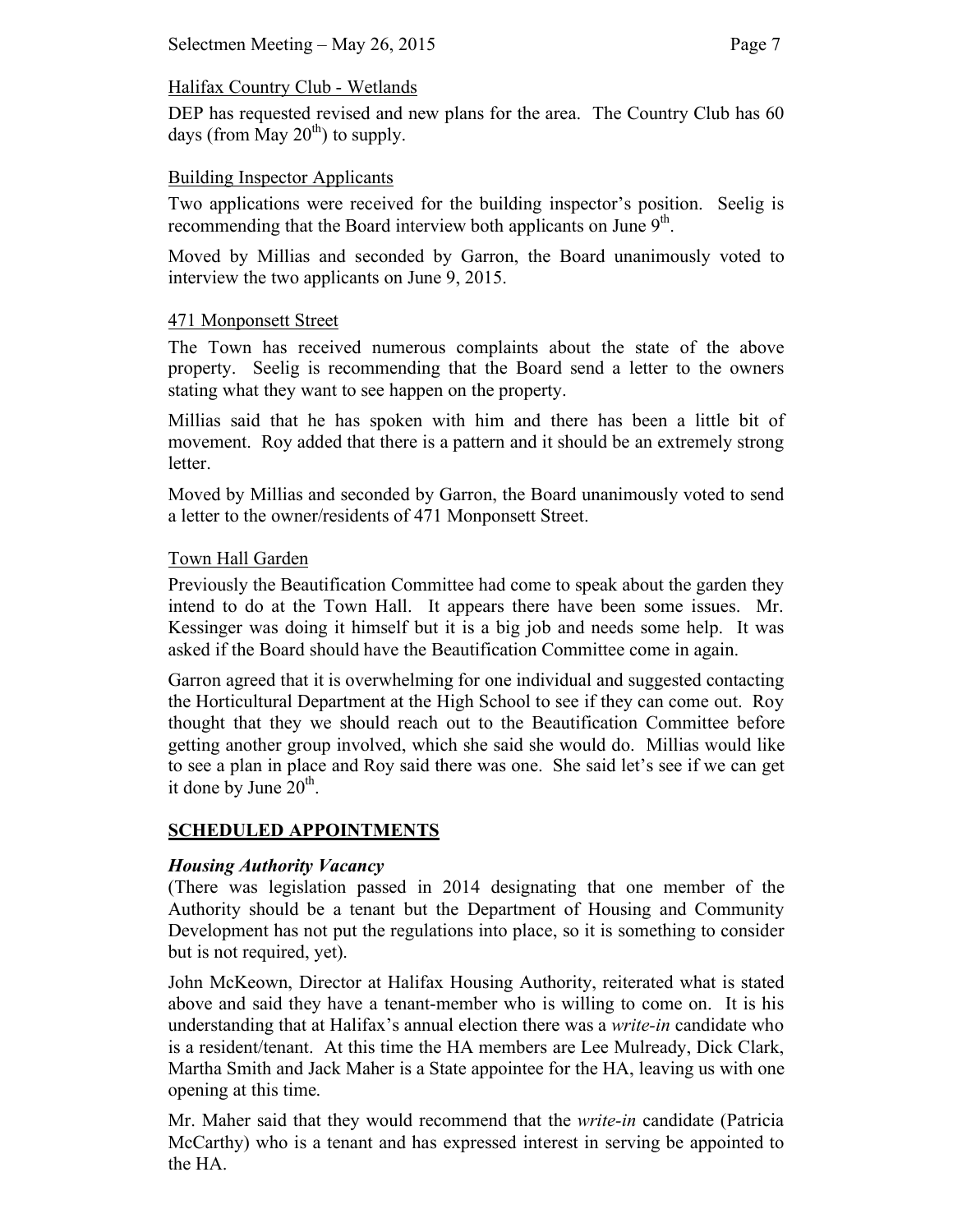Garron asked Ms. McCarthy how long she has lived here and she said five years. Ms. McCarthy continued to say that said that she has been the president and treasurer of the HA; has a positive influence with the residents; helped out this past winter; helps keep the inside and outside of the buildings clean and is happy to living at the HA. He then asked why a *write-*in and she said because it was too late to put her name on the ballot.

Roy asked if she has ever attended Town Meeting and she said about twenty-five years ago. Roy hopes that she would attend Town Meeting as it is very important because that is where everyone's voice is heard.

It was said the vacancy will be filled and then the name will be put on next year's ballot.

Garron asked if anyone else applied and Ms. Mulready said Dick Wright.

Millias said doing a *write-in* campaign shows a lot about someone. Then he asked if the Board take a vote and Ms Mulready said no.

Moved by Roy and seconded by housing authority member, Lee Mulready, the Board unanimously voted to appoint Patricia McCarthy to the Housing and Redevelopment Authority.

# *Flammable Storage Permit Revocation Hearing - A-1 Sanitation*

Moved by Garron and seconded by Millias, the Board unanimously opened the Flammable Storage Permit Revocation Hearing for A1 Sanitation.

The permit holder does not wish to renew but the Board should officially revoke the license.

Moved by Garron and seconded by Millias, the Board unanimously voted to revoke the Flammable Storage Permit for A1 Sanitation.

Moved by Garron and seconded by Millias, the Board unanimously voted to close the revocation hearing.

# **GENERAL MAIL / DISCUSSIONS (CONTINUED)**

# Non-Binding Referenda

With the experience gained through having the first non-binding referenda on the ballot Seelig thought the Board may wish to take the following steps to formalize the process:

- $\triangleright$  The Board, on its own, may decide to place such a question on the ballot.
- $\triangleright$  A group of ten registered voters may submit a question by February 1. This gives the Board a chance to vote on whether to place the question on the ballot. It is likely that the Board will decline to do so. If it does decline to do so, then the interested parties will have until 42 days before the date of the town election to gather the signatures of at least ten percent of the voters of Halifax. The Town Clerk will have seven days to certify the signatures. If the ten percent mark is certified, the question will be placed on the ballot.

Seelig would like the Board to think about this for the future and they might want to give the people the heads-up to get the 500 signatures.

Millias thought more to establish a policy because we could get inundated with non-binding referenda and Garron agreed.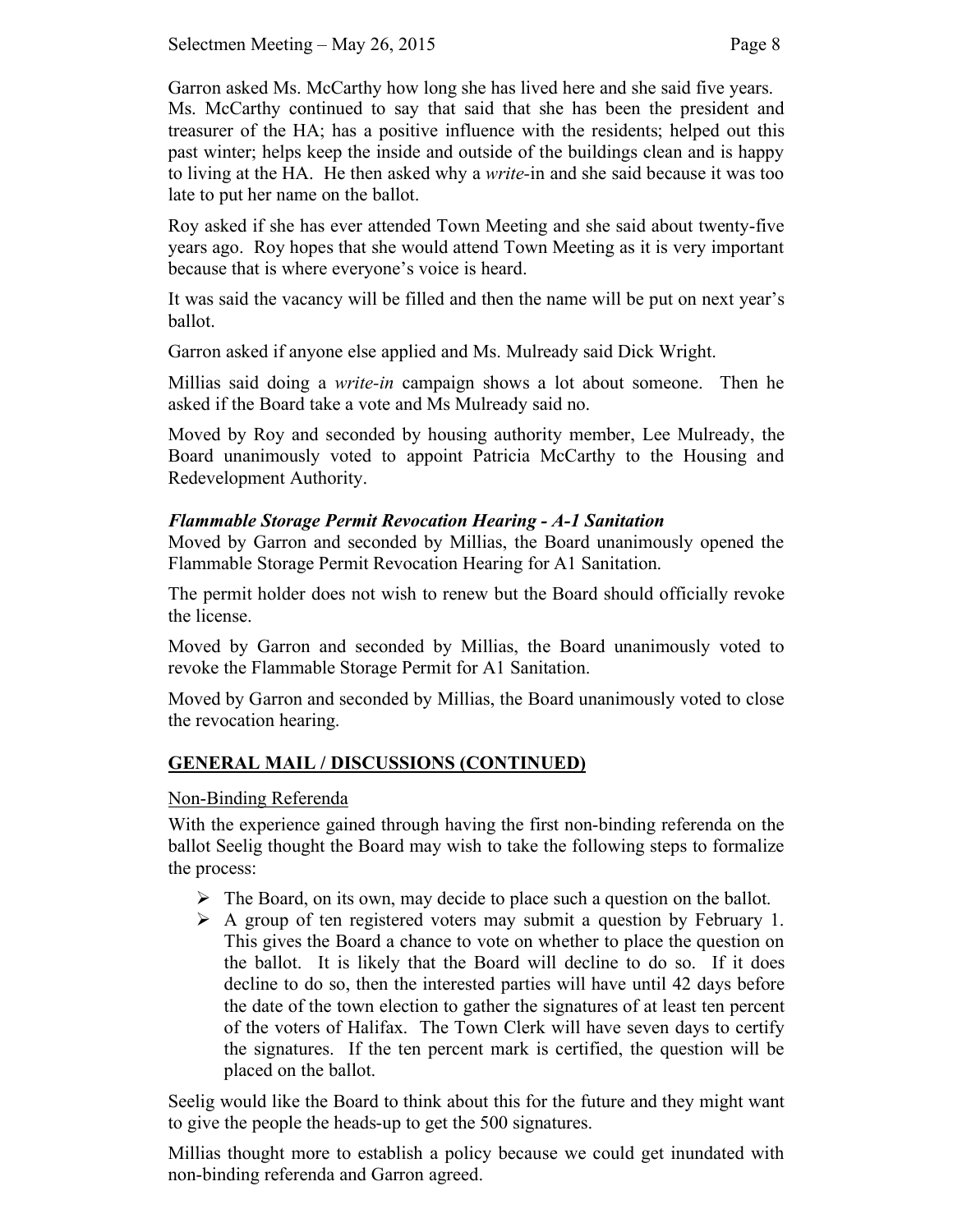# Council on Aging Building

Seeing as this building will always be a Town Building and should have some improvements, Seelig is recommending that the Board ask that the Municipal and Building Committee for a plan for renovations to Pope's Tavern which would include better accessibility to the 2<sup>nd</sup> floor and any necessary wiring, plumbing, heating, windows, lighting, air conditioning, insulation, roofing, painting, etc. so that the building can continue to be used by the Council on Aging or any other entity for the next ten years, said plan to be provided to the Board (including itemized costs estimates) no later than September 1<sup>st</sup>.

Millias said that there has been some configuration on trying to do something with the stairs. Garron stated that there still issues that need to be taken care of.

Seelig suggested coming up with a list of improvements for the 2016 Town Meeting. Millias said like a capital plan and Seelig said yes. Roy said having a discussion before budget season is good.

Moved by Garron and seconded by Millias, the Board unanimously voted that Seelig send a letter to Municipal and School Building Committee asking for a renovation plan for Pope's Tavern.

On a side note Roy wanted to say that she was disappointed that there was a lack of participation from the Boards and Committees not showing up for the Economic Development Workshop.

## Electricity Aggregation

OCPC is developing a proposal for electricity aggregation for residents and businesses. The Town, with the permission of Town Meeting, would work with other communities to pick a supplier. The larger the number of communities, the better (not necessarily by much) the rates. Residents and businesses that have not already contracted with a supplier will then have this supplier unless they elect to "opt-out". The Town will still be able to pull out, via Town Meeting or when rates are set. There is no cost to going ahead with this. Seelig did not want to do so in the past because he did not want to have to worry about the work involved but OCPC and its consultant will be doing it.

Seelig is recommending that Board of Selectmen go ahead with OCPC commitment to look into a proposal. Millias said we can see what happens.

Moved by Garron and seconded by Millias, the Board unanimously voted to allow Seelig to continue to work with OCPC on the proposal for electricity aggregation.

# **SCHEDULED APPOINTMENTS (CONTINUED)**

# *Colleen Burgess – Boy Scout sign*

Colleen Burgess, Secretary for Committee of Troop 239, went on to say that they have three fund raisers throughout the year; bottle drive, yard sale, Christmas Drop off and Every time they do a fund raiser, they display a sign for each one. They would like to propose a "sandwich sign" which they can change for each event. The sign would be displayed at the church.

Garron asked how soon before the events and Ms. Burgess said two weeks prior.

Millias said typically, with that type of sign, it needs to be brought in at night but if on Town Green, it would be a public service.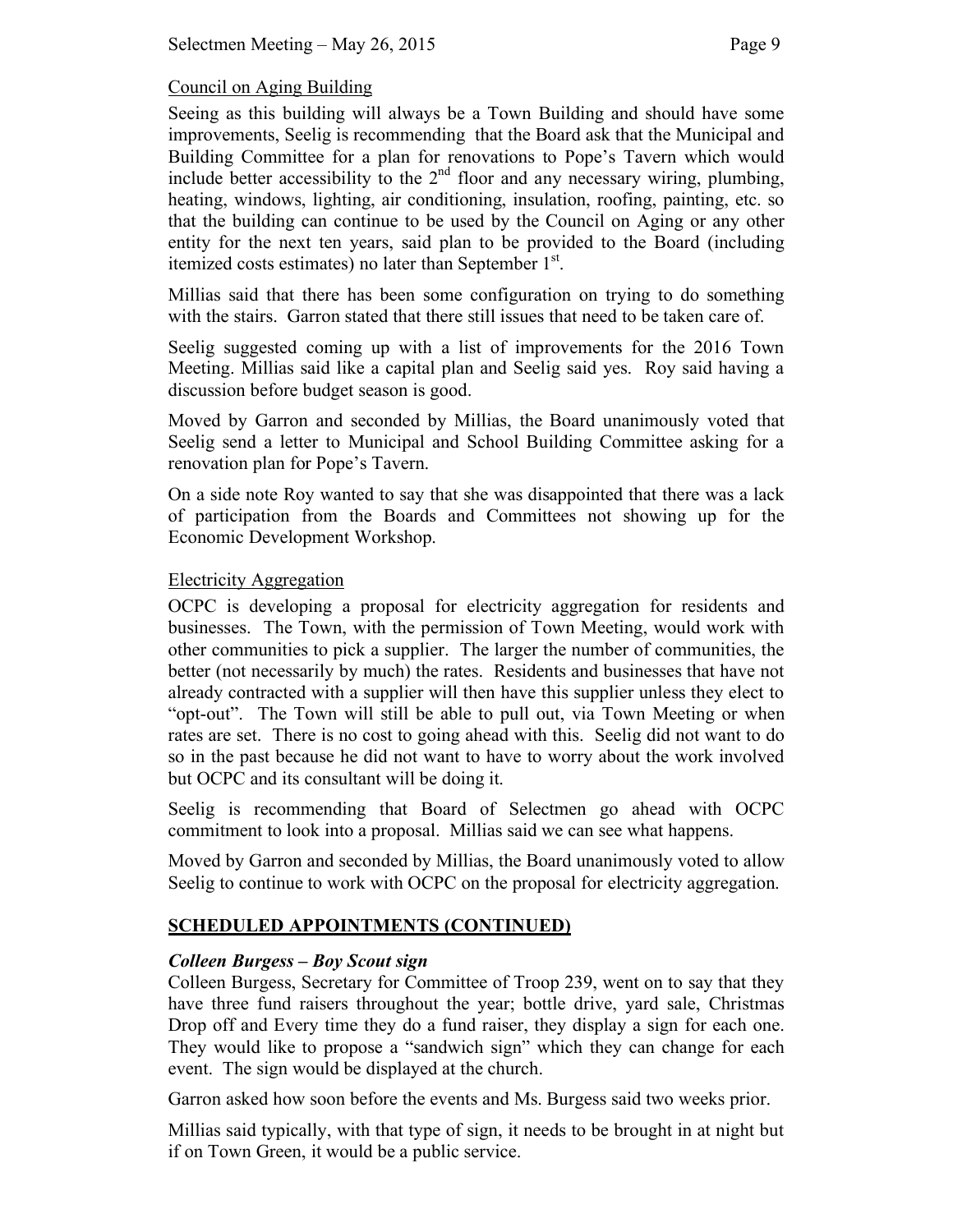Moved by Roy and seconded by Millias, the Board unanimously voted to approve a Quick – Load Message Board (w/wheels) on the Town Green two weeks prior to any Boy Scout event.

# *Debbie Grace - Silver Lake Integrated Preschool Playground*

Ms. Grace, a teacher assistant at the Silver Lake intergraded preschool, came in this evening to let the BOS that they trying to build a playground the size made especially for children between the ages of 2 and 5. Currently they are using the kindergarten playground, but it is not appropriate for these kids. They have received a grant and have raised \$15,000 and are shooting for another grant  $(10,000-15,000)$ . The playground is up to costing \$150,000. It and will be ADA accessible and they are looking to have it done by spring 2016. Seeing as they have students from Halifax, Plympton and Kingston and they wanted to share this with each community. They are in the process of becoming 501C. As soon as she has some information on the playground she will forward it to Halifax. The Physical Therapist and Ms. Grace have spear-headed this but now have parents taking charge of this.

The Board thanked Ms. Grace for taking this on and she thanked them for having her in this evening.

# **GENERAL MAIL / DISCUSSIONS (CONTINUED)**

## Passbook Release - Road Cut - Walnut Street

Moved by Garron and seconded by Roy, the Board unanimously voted to release the \$3,000 savings bank passbook to Logan Excavating, in connection with Permit #2005-37 for a road cut on Walnut Street.

### Passbook Release – Road Cut - Hudson Street

Moved by Garron and seconded by Millias , the Board unanimously voted to release the \$5,000 savings bank passbook to Michael Goodman/R.K. Brown and sons, Inc., in connection with Permit #2005-17 for a road cut on Hudson Street.

### Live Entertainment – Patricia Forsstrom

Moved by Garron and seconded by Millias, the Board unanimously voted to approve the live entertainment Permit #2015-47 to Patricia Forsstrom for live entertainment on Saturday, August  $1<sup>st</sup>$ , from 3:00 p.m. to 10:00 p.m.

### Cemetery Superintendent & Burial Agent Reappointment

Moved by Garron and seconded by Millias, the Board unanimously voted to reappoint Robert Badore as Cemetery Superintendent & Burial Agent, with a term to expire on May 14, 2016.

### Road Cut – 204 Plymouth Street

Moved by Garron and seconded by Millias, the Board unanimously approved Permit 2015-48 issued to Columbia Gas for a 3' x 5' road cut to install new gas service at 204 Plymouth Street.